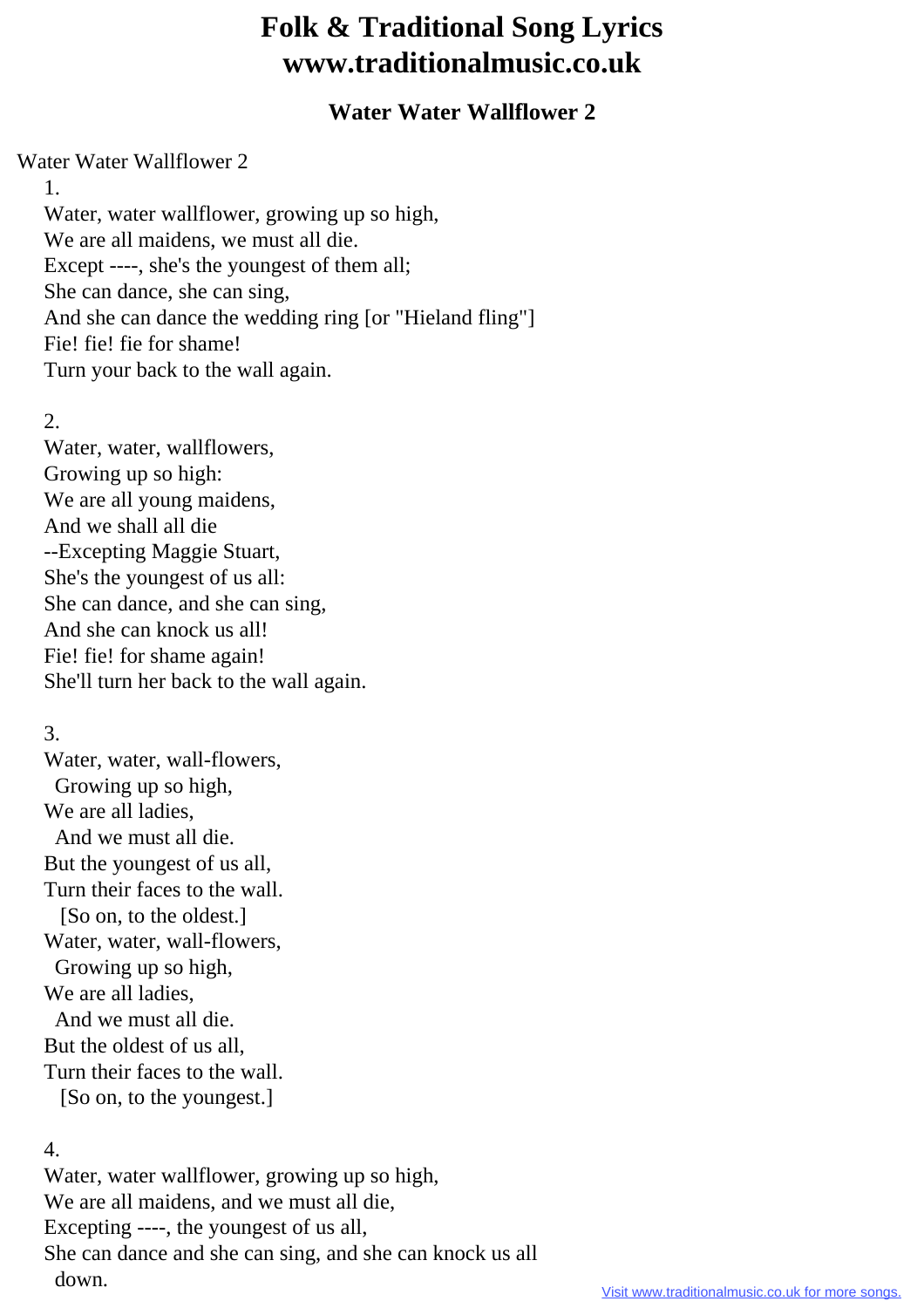Fie, fie, fie, for shame, Turn your back to the wall again.

### 5.

 Water, water wallflowers, growing up so high, We are all maidens, we must all die, Except Maggie Brown, she's the youngest of us all, She can dance, and she can sing, and hold the candle. (Or, While we go through the ring.) Fie, fie, fie, for shame, Turn your back to the wall again.

## 6.

 Water, water, welsey, Soaring up so high, We are all maidens, But we must all die, Especially Annie Anderson, She's the fairest flower, She shall dance, she shall sing, In a lady's bower. Turn your back to the well again.

## 7.

 Water, water, well-flower, Growing up so high; We are all maidens, And we must all die; Excepting Mary Wilson, For she's the fairest flower; She can dance, and she can sing, And she can lick the sugar. Fie, fie, fie, fie, fie, fie, shame! Turn your back to the wall again.

 \_\_\_\_\_\_\_\_\_\_\_\_\_\_\_\_\_\_\_\_\_\_\_\_\_\_\_\_\_\_\_\_\_\_\_\_\_\_\_\_\_\_\_\_\_\_\_\_\_\_\_\_\_\_\_\_ (1) Gomme II.335, no. xx, from Galloway; other versions: p. 336, no. xxv [Cullen & Nairn, evidently]: differ is "She must kick,/ And she must fling,/ And she must turn the sofa". no. xxvi (p.337, Cullen & Nairn) has "She can hop, and she can skip,/ She can turn the sofa"; xxvii (Aberdeen), "She can skip, she can dance,/ She can ding us all o'er". no. xxviii (Nairn) has "Green, green grovers, growing up so high,/ We are all maidens,/ And we must all die;/ Except ----, the youngest of us all,/ She can dance, she can sing,/ She can dance the Hieland fling;/ Fie! fie! fie, for shame!/ Turn your back to us again." Number xxix (from Dyke): "Water, water, well stones,/ Growing up so high,/ We are all maidens,/ And we must all die./ Except ----,/ She's the youngest of us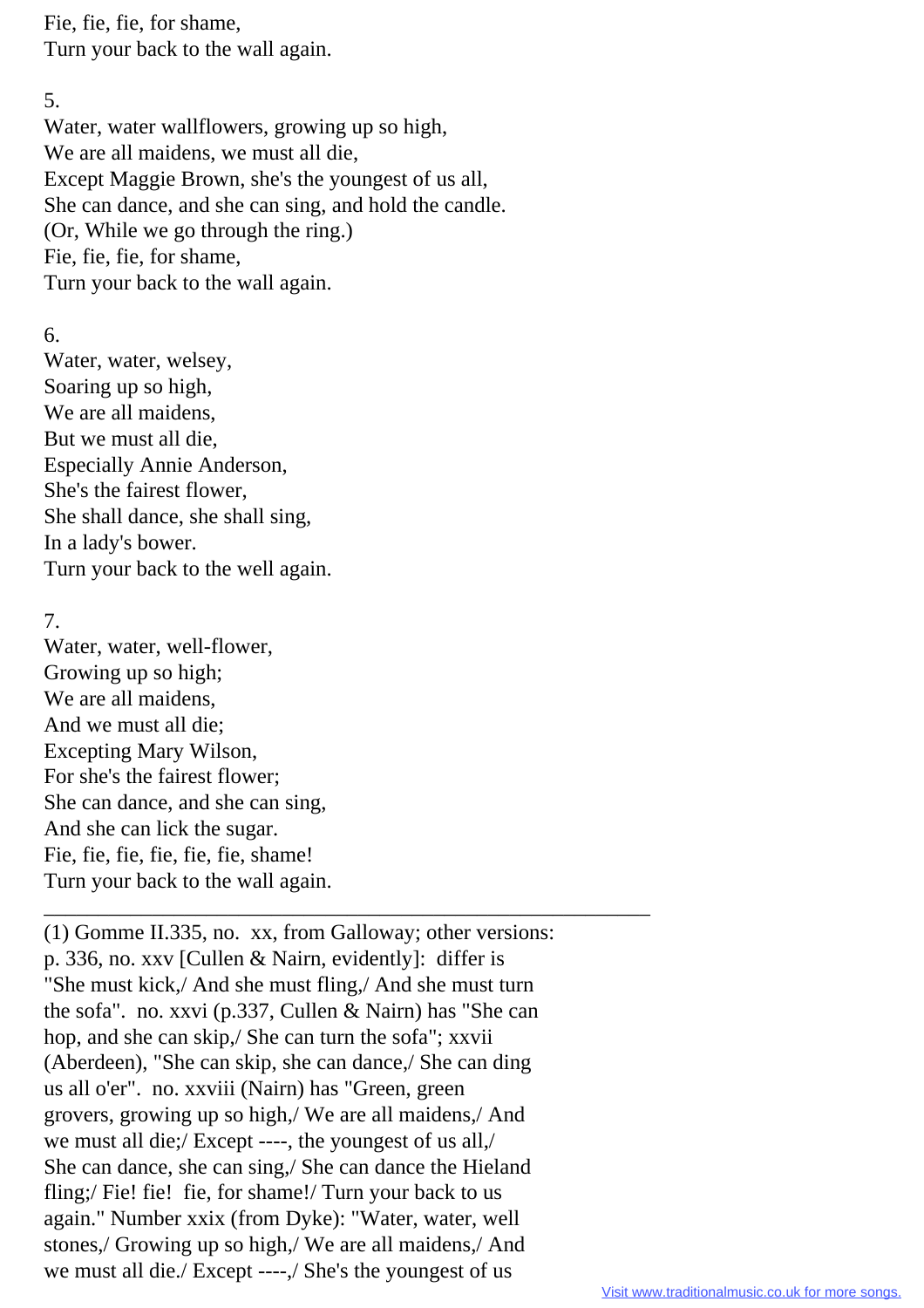all,/ She can dance, she can sing,/ She can dance the `Hielan' Fling,'/ Oh fie, fie, for shame,/ Turn your back to us again." Gomme notes "Another version from Forfarshire gives `Green, green grivers,' and `Pull the cradle string' for `Dance the Hielan' Fling,' and one from Nairn is `Tu

connected with death (of the betrothed of the youngest maiden?), which accounts for the turning the face to the wall. The shame may derive from the enforced spinsterhood of the bereaved maiden.

 (2) Nicholson Golspie (1897), 174 (tune, 205); a ring game: "you skip round hand in hand to air of rhyme". At mention of the girl's name, she has to turn her back to the wall.

(3) Greig FSNE clii.2.

 (4) Montgomerie SNR (1946), 64 (no. 68), from Ford CR 75 (who has "wildflower" in line 1); Ford notes:

 Forming a ring, all join hands and dance, or move slowly round, singing [the first part above]. Here all clap hands, with the exception of the one named, who stands looking abashed, while the others sing [the second part]. At the command, she who has been named turns, so that she faces outwards now, with her back to the centre of the ring; though she still clasps hands with those on either side, and continues in the movement, singing with the others. When all in like manner have been chapped out, and are facing the open, the game is finished.

 This text also in MacColl, Streets of Song, no. 21; "Hide and-go-seek game, learned in Glasgow as a child." Cf. also "Up and down the street". Kerr Guild of Play, 7 (no. 8), with music ("Water, water Wallfowers"), with var. "children" in line 3.

 (5) Maclagan GDA (1901), 84, with music, from Argyll. "The one named turns about, and the process is continued with the others."

 (6) Maclagan, 86. Referring to "Sweet Mary", "Round Apples", etc., and his version no. (5) above, he says: "All these are simply circular dances of a primitive sort, accompanied by the voice, and none of them seem to indicate any connection with any special ceremony. [An opinion with which Lady Gomme might not agree.] But in Perthshire, about the middle of this century [i.e. c. 1850], the following rhyme, part of which, at any rate, appears in one of those given above, was habitually sung when several girls reached the well to draw water at the same time. They formed a ring, and, after the first had drawn the water, sang [the above]. This the collector